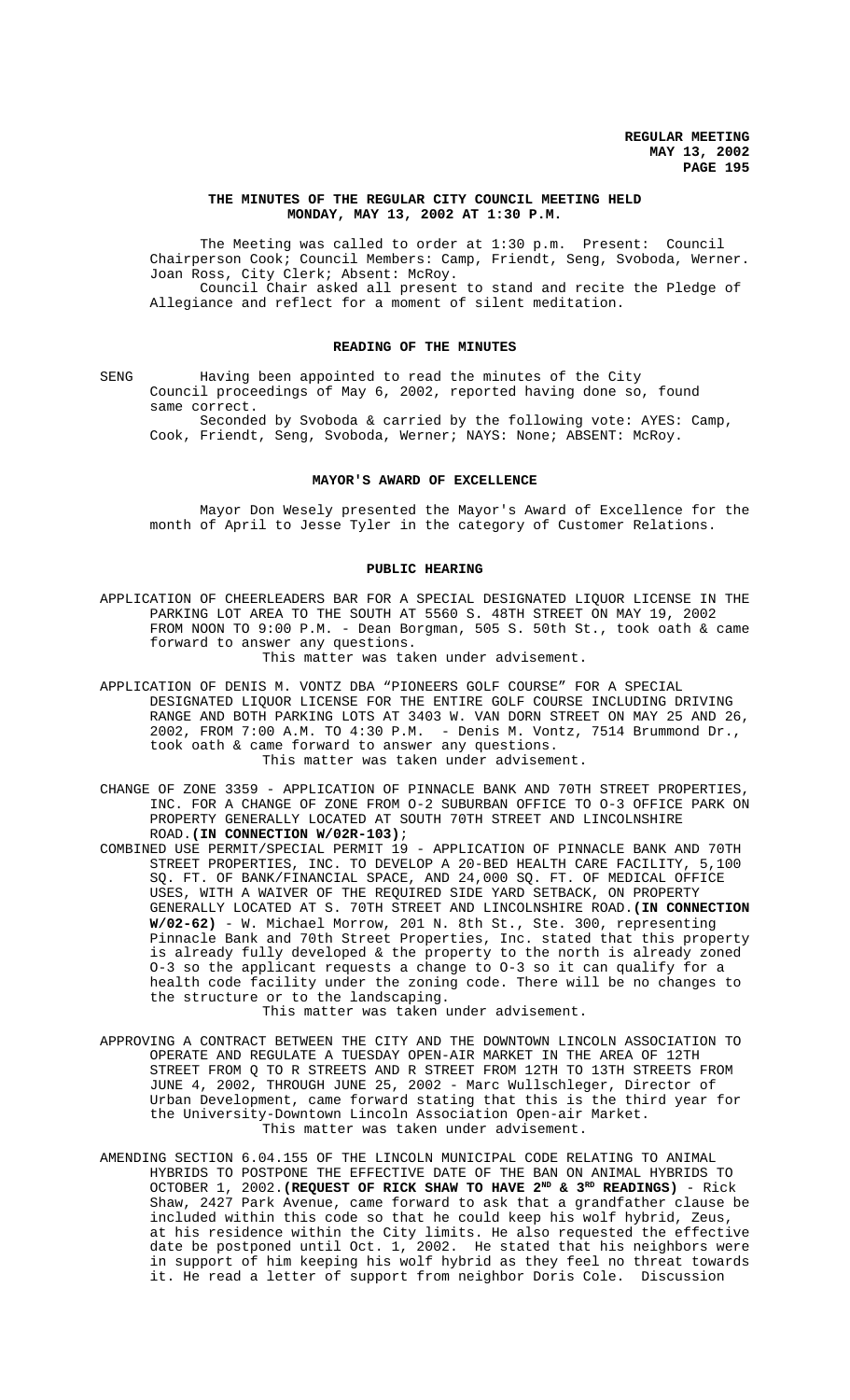followed.

Whitney Shaw, 2427 Park Avenue, came forward to share how safe she & her friends feel around this animal.

Kim Mills, 2419 Park Avenue, came forward to state that she has no concerns having this wolf hybrid in the neighborhood.

Kathleen Bruntly Maynard, stated she has no concern of having this wolf hybrid in their neighborhood. She stated Mr. Shaw gives his dogs great care & runs them everyday.

Jim Weverka, Manager of Animal Control, came forward to state that wolf hybrids are a concern as they react to predatory instincts. It was stated that rabies vaccines are not accepted by wolf hybrids. There has been cases where these animals have attacked human beings & small animals.

Bruce Dart, Director of Health Dept., came forward stating that wolf hybrids are a concern especially the owners who don't care for these animals. There were 14 wolf hybrids in the City of Lincoln and only two remain. He feels it would be unfair to the others if this one was allowed to remain within the City. Discussion followed. This matter was taken under advisement.

APPROVING AN INTERLOCAL AGREEMENT BETWEEN THE CITY AND SID NO. 2 (PINE LAKE) TO PROVIDE IMMEDIATE WATER SERVICE TO PINE LAKE ADDITION TO AVOID ECONOMIC WASTE SINCE ANNEXATION IS OCCURRING - Bill Austin, 301 S. 13th St., Ste 100, Sederstrom Erickson, came forward to say there is not sufficient water flow for fire protection & personal use in this Pine Lake area. If the Association puts in a new water well and then the City annexes them, which is inevitable, there will be a water well that the City would have no use for, but would have to maintain. Discussion followed.

This matter was taken under advisement.

SPECIAL PERMIT 1219K - APPLICATION OF BRYANLGH MEDICAL CENTER TO EXPAND THE SCHOOL OF NURSING TO ACCOMMODATE AN ENROLLMENT OF 250 STUDENTS, WITH A WAIVER OF THE REQUIRED MAXIMUM BUILDING COVERAGE FROM 38.2% TO 42%, ON PROPERTY GENERALLY LOCATED AT SOUTH 48TH STREET AND SUMNER STREET - Bill Lewis, 100 N 56th St., Attorney for BryanLGH, came forward representing the BryanLGH Medical Center & BryanLGH School of Nursing.

Phyllis Hollamon, Director of School of Nursing, stated there is a need for nurses so they have increased their recruitment activities, therefore, there has been an increase by 55%. The enrollment at present is 190 which puts them over capacity in the current space and project they can increase the enrollment to 250 with additional space. Discussion followed.

Doug Elting, Davis Design Inc., came forward as the Architect for the School of Nursing at BryanLGH Campus. The new addition will be on the northeast corner of the campus and will add an additional 43,000 sq. ft. on two levels. The campus area will be increased about 24,000 sq. ft.

This matter was taken under advisement.

APPEAL OF SUTHERLAND PARK PARTNERS, L.L.C. FROM THE PLANNING COMMISSION DENIAL OF SPECIAL PERMIT 1964 FOR AUTHORITY TO CONSTRUCT A PRIVATE SCHOOL FOR TUMBLING, DANCE, CHEERLEADING, AND GYMNASTICS, ON PROPERTY GENERALLY LOCATED AT S. 8TH STREET AND PIONEERS BLVD. - Rich Bollerup, 3930 South Street, representing Novis Sport, came forward to request a continuance on the public hearing for one week.

Coleen Seng, Council Person, moved to delay public hearing & action to 5/20/02.

Seconded by Svoboda & carried by the following vote: AYES: Camp, Cook, Friendt, Seng, Svoboda, Werner; NAYS: None; ABSENT: McRoy. This matter was taken under advisement.

ACCEPTING AND APPROVING THE PRELIMINARY PLAT OF EDENTON NORTH 6TH ADDITION FOR 184 SINGLE- AND TWO-FAMILY LOTS, WITH WAIVERS TO PERMIT LOTS WHICH DO NOT INTERSECT THE STREET AT 90 DEGREE ANGLES, BLOCK LENGTH ALONG ANTELOPE CREEK, AND TO ALLOW THE LOCATION OF THE PEDESTRIAN RIGHT-OF-WAY EASEMENT TO BE DETERMINED AT THE TIME OF FINAL PLATS, ON PROPERTY GENERALLY LOCATED AT S. 75TH STREET AND GLYNOAKS DRIVE - Mike Rierden, 645 M St., Suite 200, came forward representing Lincoln Federal Bank Corp. He stated they were in agreement with all of the conditions of Planning Staff with one exception, that being to waive the requirement of a pedestrian way easement & sidewalk when a block exceeds 1,000 feet in length for Block 4. Discussion followed.

Jason Reynolds, Planning Dept., stated they did not find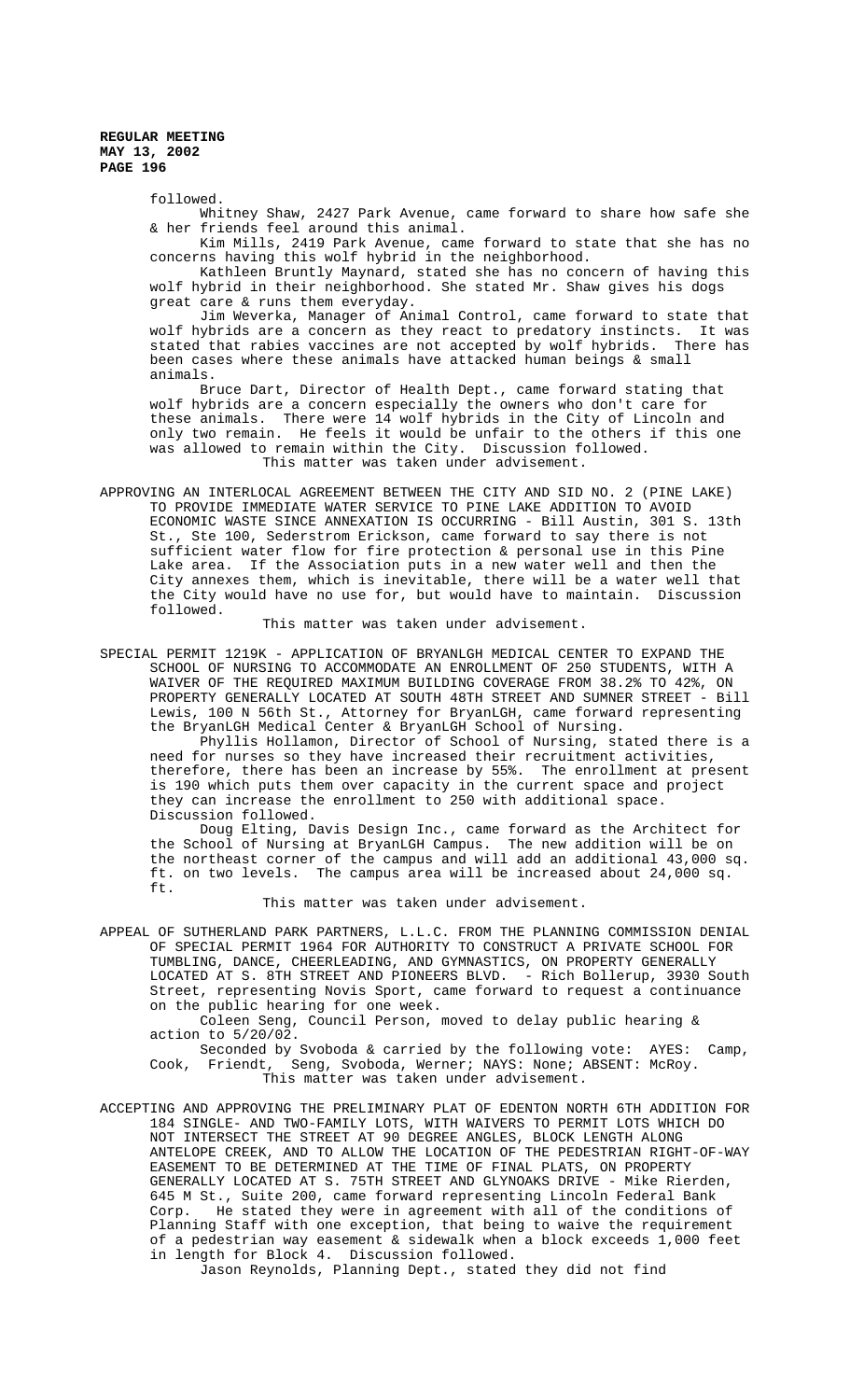sufficient justification for the request for a waiver. Planning Commission supported Staff's decision for a pedestrian easement where Staff had recommended. Discussion followed. This matter was taken under advisement.

AUTHORIZING THE EXPENDITURE OF FUNDS FROM THE COMMUNITY DEVELOPMENT BLOCK GRANT PROGRAM FOR THE PURCHASE OF PROPERTY GENERALLY KNOWN AS 2240 Q STREET FOR REVITALIZATION IN THE ANTELOPE VALLEY PROJECT AREA - Marc Wullschleger, Director of Urban Development, stated this is the former Delp Auto Sales at 23rd & Q Streets. This area is in the flood plain which will be taken out by the Antelope Valley Project. The City will buy this lot to put the houses on that would be moved out of the Antelope Valley. Less than a dozen houses would be moved if the owners want them moved. This would be one of the locations that these houses would be moved to. It would be out of the flood plain at that time. Discussion followed.

Terry Werner, Council Person, asked how many houses could be moved onto this property?

Mr. Wullschleger stated three houses on three lots.

Mr. Werner asked if it was standard procedure to pay \$70,000 per lot?

Mr. Wullschleger answered no, this is what is referred to as Community Development. This area is zoned B-3 and it will be down zoned to R. This property will go back on the tax rolls as soon as it's redeveloped or sold. Depending on how the transaction is structured there are several different ways this can be done. Any costs to the City will come from Community Development Block Grant dollars. The Federal Relocation Act prevents the property owners from receiving substantial gain in this situation. Further discussion followed. Ed Patterson, 2108 Q Street, came forward in favor of the City purchasing the Delp property. Further discussion followed. This matter was taken under advisement.

DECLARING THE OFFICIAL INTENT OF THE CITY TO REIMBURSE THE COST OF WATER SYSTEM IMPROVEMENTS FROM THE PROCEEDS OF WATER REVENUE BONDS OF THE CITY - Margaret Remmenga, Public Works Dept., came forward to state that part of the water improvements will be the reservoir at 84th Street & Yankee Hill Rd., 51st Pumping Station, and the Water main on Vine Street between 84th & the Southeast Reservoir which are currently in progress. The amount of the debt will not be less than 8.5 million dollars. This matter was taken under advisement.

**\*\* END OF PUBLIC HEARING \*\***

# **COUNCIL ACTION**

#### **LIQUOR RESOLUTIONS**

APPLICATION OF CHEERLEADERS BAR FOR A SPECIAL DESIGNATED LIQUOR LICENSE IN THE PARKING LOT AREA TO THE SOUTH AT 5560 S. 48TH STREET ON MAY 19, 2002 FROM NOON TO 9:00 P.M. - CLERK read the following resolution, introduced by Jon Camp, who moved its adoption for approval:<br>A-81487 BE IT RESOLVED by the City Council of the Ci

BE IT RESOLVED by the City Council of the City of Lincoln,

Nebraska:

That after hearing duly had as required by law, consideration of the facts of this application, the Nebraska Liquor Control Act, and the pertinent City ordinances, the City Council recommends that the application of B&B-Q Inc. dba "Cheerleaders Bar and Grill"for a Special Designated License to cover an area measuring 70 feet by 65 feet in the south parking lot at 5560 South 48th Street Lincoln, Nebraska, on the 19th day of May, 2001, between the hours of 12:00 noon and 9:00 p.m., be approved with the condition that the premise complies in every respect with all City and State regulations and with the following requirements:<br>1. Identification to be checked, wristbands required on all

- Identification to be checked, wristbands required on all parties wishing to consume alcohol.
	- 2. Adequate security shall be provided for the event.<br>3. The area requested for the permit shall be separat
		- The area requested for the permit shall be separated from the public by a fence or other means.

4. Responsible alcohol service practices shall be followed. BE IT FURTHER RESOLVED the City Clerk is directed to transmit a copy of this resolution to the Nebraska Liquor Control Commission.

Introduced by Jon Camp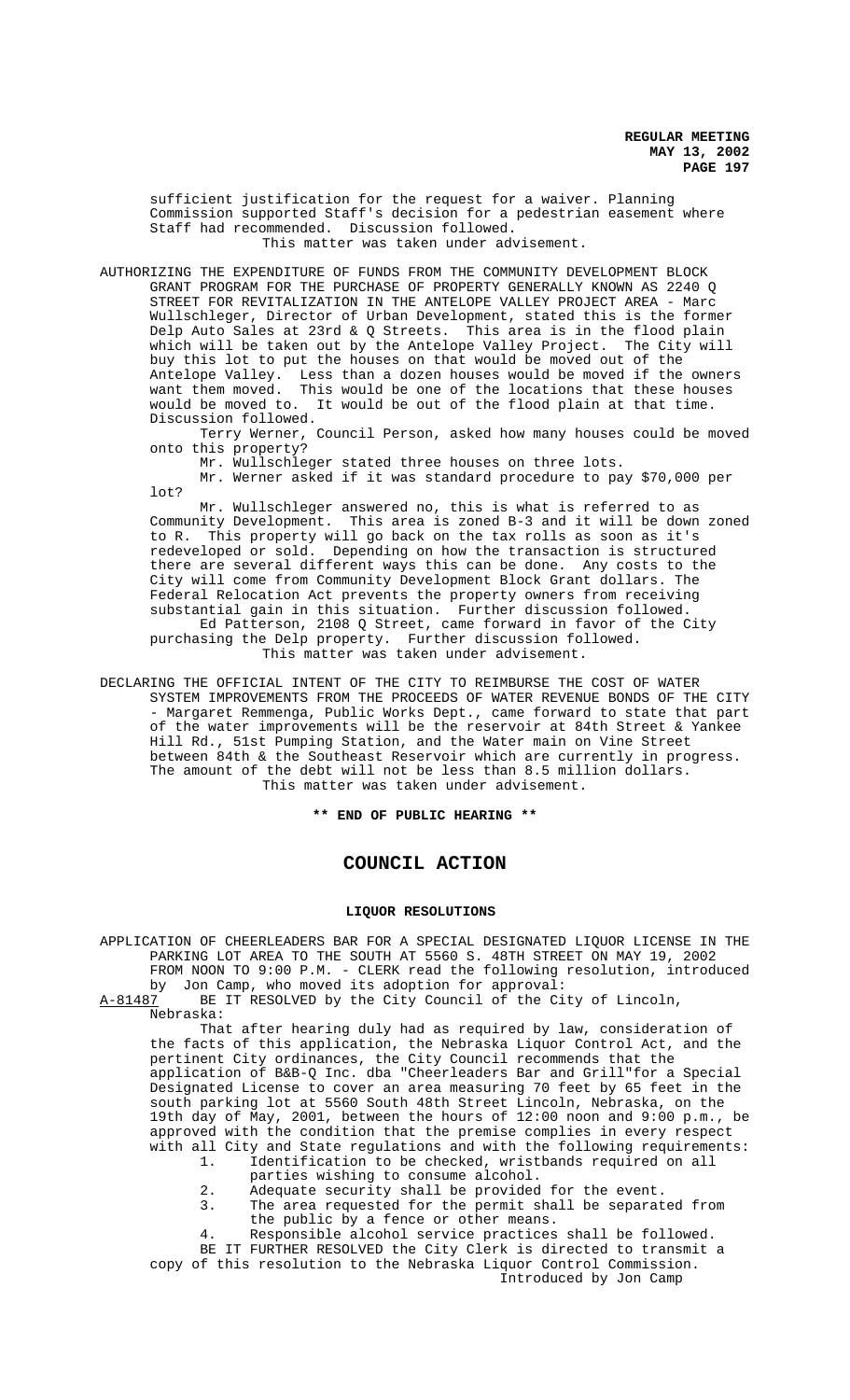> Seconded by Seng & carried by the following vote: AYES: Camp, Cook, Friendt, Seng, Svoboda, Werner; NAYS: None; ABSENT: McRoy.

APPLICATION OF DENIS M. VONTZ DBA "PIONEERS GOLF COURSE" FOR A SPECIAL DESIGNATED LIQUOR LICENSE FOR THE ENTIRE GOLF COURSE INCLUDING DRIVING RANGE AND BOTH PARKING LOTS AT 3403 W. VAN DORN STREET ON MAY 25 AND 26, 2002, FROM 7:00 A.M. TO 4:30 P.M. - CLERK read the following resolution, introduced by Jon Camp, who moved its adoption for approval:

A-81488 BE IT RESOLVED by the City Council of the City of Lincoln, Nebraska:

That after hearing duly had as required by law, consideration of the facts of this application, the Nebraska Liquor Control Act, and the pertinent City ordinances, the City Council recommends that the application of Dennis Vontz d/b/a Pioneers Golf Course for a Special Designated License to cover the entire golf course at 3403 W. Van Dorn Street, Lincoln, Nebraska, on May 25 and 26, 2002 between the hours of 7:00 a.m. and 4:30 p.m., be approved with the condition that the premise complies in every respect with all City and State regulations and with the following requirements:

1. Identification to be checked, wristbands required on all parties wishing to consume alcohol.

2. Adequate security shall be provided for the event.

3. Responsible alcohol service practices shall be followed. BE IT FURTHER RESOLVED the City Clerk is directed to transmit a

copy of this resolution to the Nebraska Liquor Control Commission. Introduced by Jon Camp Seconded by Seng & carried by the following vote: AYES: Camp,

Cook, Friendt, Seng, Svoboda, Werner; NAYS: None; ABSENT: McRoy.

#### **ORDINANCES - 2ND READING**

- CHANGE OF ZONE 3359 APPLICATION OF PINNACLE BANK AND 70TH STREET PROPERTIES, INC. FOR A CHANGE OF ZONE FROM O-2 SUBURBAN OFFICE TO O-3 OFFICE PARK ON PROPERTY GENERALLY LOCATED AT SOUTH 70TH STREET AND LINCOLNSHIRE ROAD.**(IN CONNECTION W/02R-103)** - CLERK read an ordinance, introduced by Coleen Seng, amending the Lincoln Zoning District Maps attached to and made a part of Title 27 of the Lincoln Municipal Code, as provided by § 27.05.020 of the Lincoln Municipal Code, by changing the boundaries of the districts established and shown thereon, the second time.
- APPROVING A CONTRACT BETWEEN THE CITY AND THE DOWNTOWN LINCOLN ASSOCIATION TO OPERATE AND REGULATE A TUESDAY OPEN-AIR MARKET IN THE AREA OF 12TH STREET FROM Q TO R STREETS AND R STREET FROM 12TH TO 13TH STREETS FROM JUNE 4, 2002, THROUGH JUNE 25, 2002 - CLERK read an ordinance, introduced by Coleen Seng, accepting and approving the Contract between the City of Lincoln, Nebraska and Downtown Lincoln Association for establishment and regulation of a Tuesday public market in the area of 12th Street from Q to R Streets and R Street from 12th to 13th Streets from June 4, 2002 through June 25, 2002, and authorizing the Mayor to sign such Contract on behalf of the City, the second time.
- AMENDING SECTION 6.04.155 OF THE LINCOLN MUNICIPAL CODE RELATING TO ANIMAL HYBRIDS TO POSTPONE THE EFFECTIVE DATE OF THE BAN ON ANIMAL HYBRIDS TO OCTOBER 1, 2002. (REQUEST OF RICK SHAW TO HAVE 2<sup>ND</sup> & 3<sup>RD</sup> READINGS) - CLERK read an ordinance, introduced by Coleen Seng, amending Section 6.04.155 of the Lincoln Municipal Code relating to animal hybrids to postpone the effective date of the ban on animal hybrids to October 1, 2002; and repealing Section 6.04.155 of the Lincoln Municipal Code as hitherto existing, the second time. **(See Council Action under "ORDINANCES - 3RD READING".)**

## **RESOLUTIONS**

APPROVING AN INTERLOCAL AGREEMENT BETWEEN THE CITY AND SID NO. 2 (PINE LAKE) TO PROVIDE IMMEDIATE WATER SERVICE TO PINE LAKE ADDITION TO AVOID ECONOMIC WASTE SINCE ANNEXATION IS OCCURRING - CLERK read the following resolution, introduced by Ken Svoboda, who moved its adoption: A-81489 BE IT RESOLVED by the City Council of the City of Lincoln, Nebraska: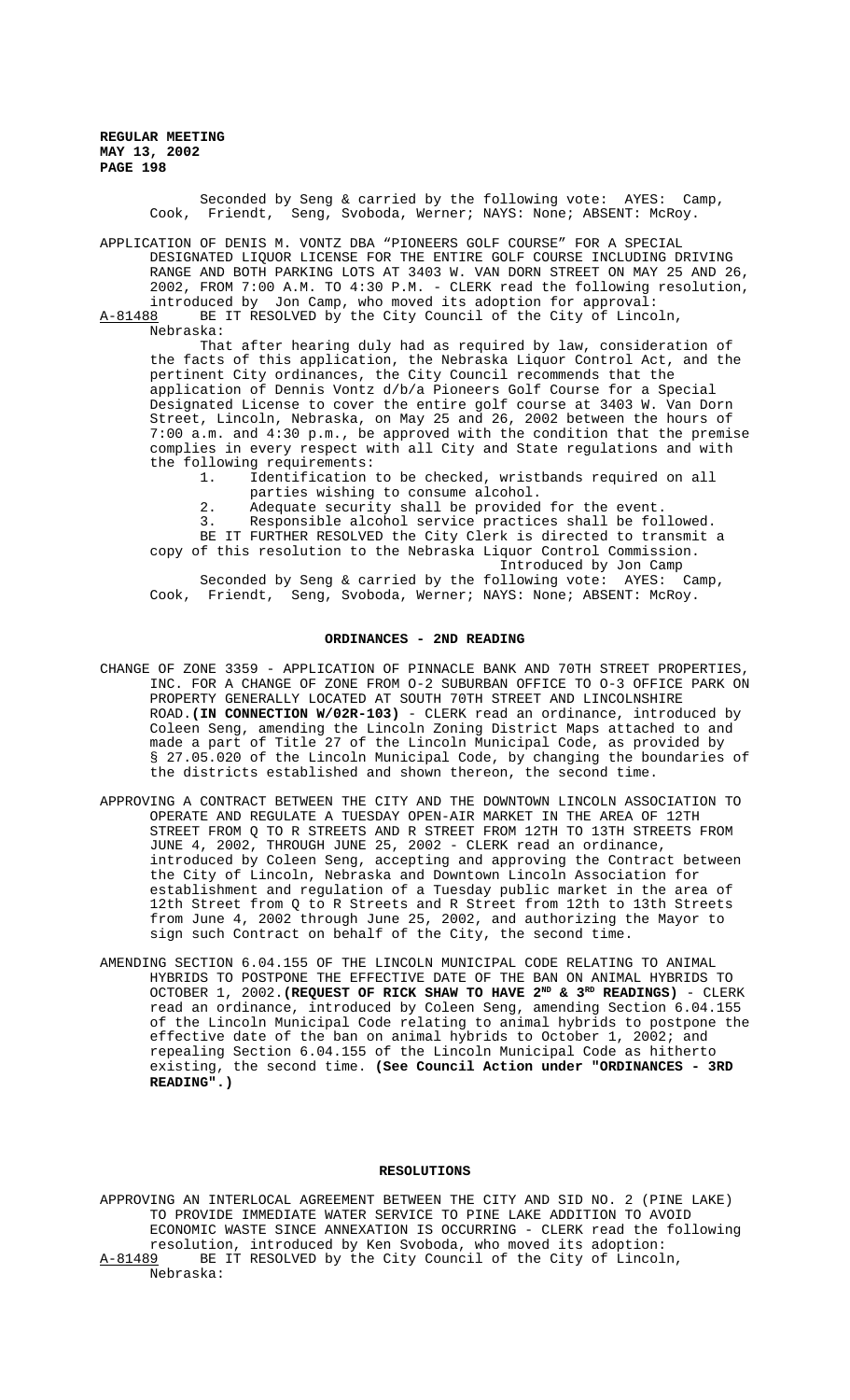That the Interlocal Agreement between the City of Lincoln and Sanitary and Improvement District #2 of Lancaster County, to provide water service to Pine Lake Addition, a copy of which is attached hereto marked as Attachment "A" and made a part hereof by reference, is hereby approved, upon the terms and conditions as set forth in said Agreement, and the Mayor is authorized to execute said Interlocal Agreement on behalf of the City.

The City Clerk is directed to return one fully executed copy of said Interlocal Agreement to the Sanitary and Improvement District #2 of Lancaster County, Nebraska.

Introduced by Ken Svoboda Seconded by Seng & carried by the following vote: AYES: Camp, Cook, Friendt, Seng, Svoboda, Werner; NAYS: None; ABSENT: McRoy.

APPOINTING JERRY SHOECRAFT TO THE LINCOLN ELECTRIC SYSTEM ADMINISTRATIVE BOARD TO FILL AN UNEXPIRED TERM EXPIRING DECEMBER 31, 2003 - CLERK read the

following resolution, introduced by Ken Svoboda, who moved its adoption: A-81490 BE IT RESOLVED by the City Council of the City of Lincoln, Nebraska:

That the appointment of Jerry Shoecraft to the Lincoln Electric System Administrative Board to fill an unexpired term expiring December 31, 2003 is hereby approved.

Introduced by Ken Svoboda Seconded by Seng & carried by the following vote: AYES: Camp, Cook, Friendt, Seng, Svoboda, Werner; NAYS: None; ABSENT: McRoy.

SPECIAL PERMIT 1219K - APPLICATION OF BRYANLGH MEDICAL CENTER TO EXPAND THE SCHOOL OF NURSING TO ACCOMMODATE AN ENROLLMENT OF 250 STUDENTS, WITH A WAIVER OF THE REQUIRED MAXIMUM BUILDING COVERAGE FROM 38.2% TO 42%, ON PROPERTY GENERALLY LOCATED AT SOUTH 48TH STREET AND SUMNER STREET CLERK read the following resolution, introduced by Ken Svoboda, who moved its adoption:<br>A-81491 WHEREAS, Brya

WHEREAS, BryanLGH Medical Center has submitted an application designated as Special Permit No. 1219K for authority to expand the School of Nursing to accommodate an enrollment of 250 students, with an increase of the maximum building coverage from 38.2% to 42% on property located at South 48th Street and Sumner Street, and legally described to wit:

> Lots 116, 117, 259 I.T., and Lots 1-33, Block 3, Shurtleff's Piedmont Park, the vacated portions of Washington and Everett Streets west of the west line of S. 50th Street, including the cul-de-sac at the west intersection of said streets, a triangle area of property bounded on the east by S. 50th Street, Everett Street on the south and Washington Street on the north, the vacation portion of S. 51st Street from the north line of Sumner Street to the south line of Everett Street, and Lots 1-24, Block 6, Shurtleff's Piedmont Park, all located in the Northeast Quarter of Section 32, Township 10 North, Range 7 East, Lancaster County, Nebraska:

WHEREAS, the real property adjacent to the area included within the site plan for this School of Nursing expansion will not be adversely affected; and

WHEREAS, said site plan together with the terms and conditions hereinafter set forth are consistent with the intent and purpose of Title 27 of the Lincoln Municipal Code to promote the public health, safety, and general welfare.

NOW, THEREFORE, BE IT RESOLVED by the City Council of the City of Lincoln, Nebraska:

That the application of BryanLGH Medical Center, hereinafter referred to as "Permittee", to expand the School of Nursing to accommodate an enrollment of 250 students, on the property legally described above, be and the same is hereby granted under the provisions of § 27.63.080 of the Lincoln Municipal Code upon condition that construction and operation of said School of Nursing expansion be in strict compliance with said application, the site plan, and the following additional express terms, conditions, and requirements:

1. This permit approves the addition of 45,000 square feet of floor area to the School of Nursing and permits an increase in building coverage to 42%.

2. Before receiving building permits:

a. The Permittee must submit a revised final plan including five copies.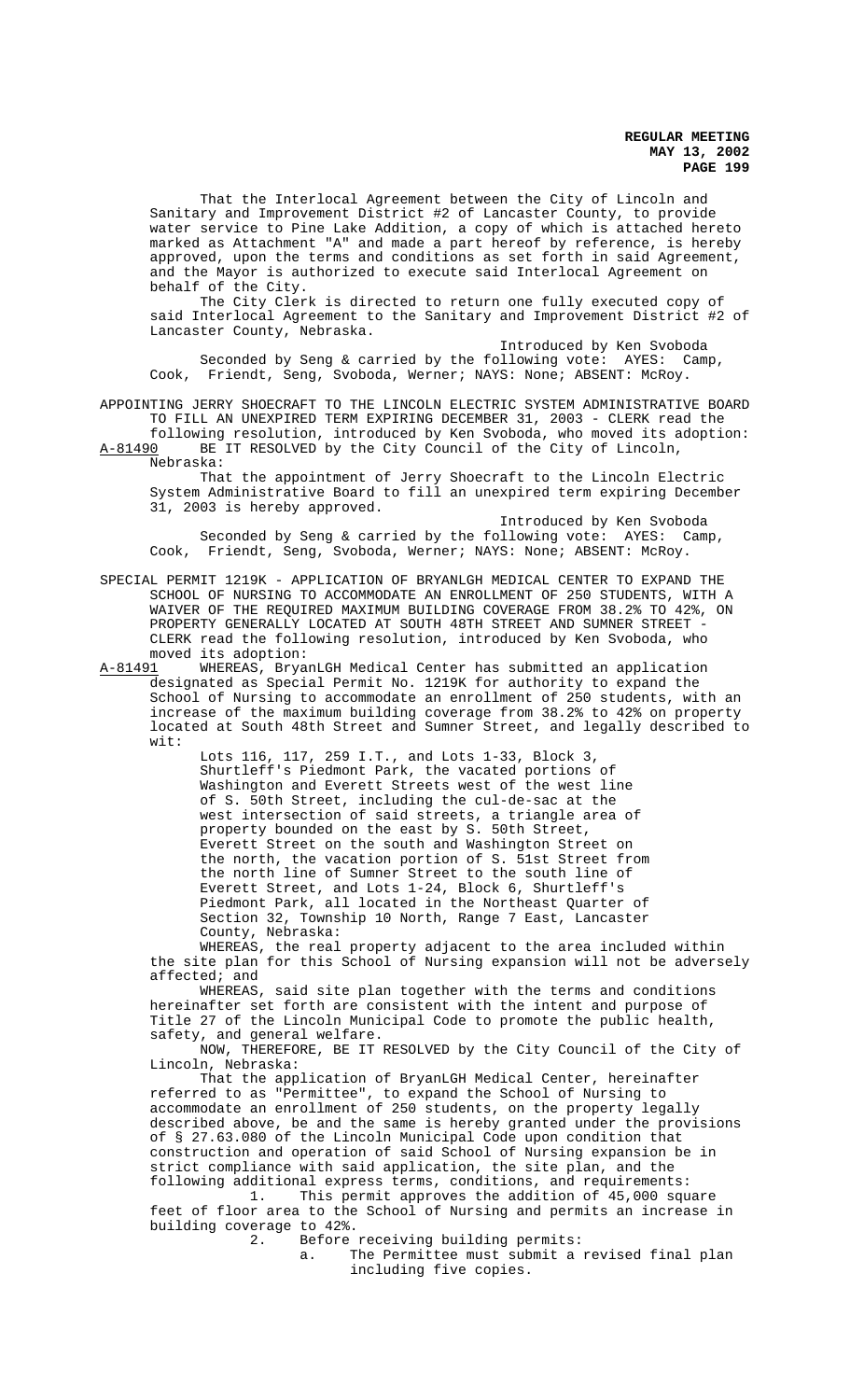> b. The construction plans must conform to the approved plans.

3. Before occupying the School of Nursing addition, all development and construction must be completed in conformance with the approved plans.

4. All privately-owned improvements must be permanently maintained by the Permittee.

5. The site plan, approved by this permit, shall be the basis for all interpretations of setbacks, yards, locations of buildings, location of parking and circulation elements, and similar matters.

6. The terms, conditions, and requirements of this resolution shall be binding and obligatory upon the Permittee, its successors, and assigns. The building official shall report violations to the City Council which may revoke the special permit or take such other action as may be necessary to gain compliance.

7. The Permittee shall sign and return the City's letter of acceptance to the City Clerk within 30 days following approval of the special permit, provided, however, said 30-day period may be extended up to six months by administrative amendment. Th City Clerk shall file a copy of the resolution approving the special permit and the letter of acceptance with the Register of Deeds, filing fees therefor to be paid in advance by the Permittee.

8. The site plan approved with this resolution voides and supersedes all previously approved site plans, however all resolutions approving previous permits remain in force unless specifically amended by this resolution.

Introduced by Ken Svoboda Seconded by Seng & carried by the following vote: AYES: Camp, Cook, Friendt, Seng, Svoboda, Werner; NAYS: None; ABSENT: McRoy.

COMBINED USE PERMIT/SPECIAL PERMIT 19 - APPLICATION OF PINNACLE BANK AND 70TH STREET PROPERTIES, INC. TO DEVELOP A 20-BED HEALTH CARE FACILITY, 5,100 SQ. FT. OF BANK/FINANCIAL SPACE, AND 24,000 SQ. FT. OF MEDICAL OFFICE USES, WITH A WAIVER OF THE REQUIRED SIDE YARD SETBACK, ON PROPERTY GENERALLY LOCATED AT S. 70TH STREET AND LINCOLNSHIRE ROAD.**(IN CONNECTION W/02-62) -** PRIOR to reading:

CAMP Moved to delay action on Bill No. 02R-103 for one week to 5/20/02. Seconded by Seng & carried by the following vote: AYES: Camp, Cook, Friendt, Seng, Svoboda, Werner; NAYS: None; ABSENT: McRoy.

APPEAL OF SUTHERLAND PARK PARTNERS, L.L.C. FROM THE PLANNING COMMISSION DENIAL OF SPECIAL PERMIT 1964 FOR AUTHORITY TO CONSTRUCT A PRIVATE SCHOOL FOR TUMBLING, DANCE, CHEERLEADING, AND GYMNASTICS, ON PROPERTY GENERALLY LOCATED AT S. 8TH STREET AND PIONEERS BLVD. - PRIOR to reading:

SENG Moved to delay action on Bill NO. 02R-104 for one week to 5/20/02. Seconded by Svoboda & carried by the following vote: AYES: Camp, Cook, Friendt, Seng, Svoboda, Werner; NAYS: None; ABSENT: McRoy.

ACCEPTING AND APPROVING THE PRELIMINARY PLAT OF EDENTON NORTH 6TH ADDITION FOR 184 SINGLE- AND TWO-FAMILY LOTS, WITH WAIVERS TO PERMIT LOTS WHICH DO NOT INTERSECT THE STREET AT 90 DEGREE ANGLES, BLOCK LENGTH ALONG ANTELOPE CREEK, AND TO ALLOW THE LOCATION OF THE PEDESTRIAN RIGHT-OF-WAY EASEMENT TO BE DETERMINED AT THE TIME OF FINAL PLATS, ON PROPERTY GENERALLY LOCATED AT S. 75TH STREET AND GLYNOAKS DRIVE - PRIOR to reading:<br>SVOBODA Mo

Moved to amend Bill No. 02R-105 as follows:

On page 2, after line 2, insert the following paragraph: 4. The requirements of § 26.23.120 of the Land Subdivision Ordinance requiring a pedestrian way easement and sidewalk when a block exceeds 1,000 feet in length is hereby waived for Block 4.

Seconded by Seng & Lost by the following vote: AYES: None; NAYS: Camp, Cook, Friendt, Seng, Svoboda, Werner ; ABSENT: McRoy. CLERK Read the following resolution, introduced by Ken Svoboda, who moved its adoption:

A-81492 WHEREAS, **Lincoln Federal Bankcorp, Inc.** has submitted the preliminary plat of **EDENTON NORTH 6TH ADDITION** with requested waivers for acceptance and approval; and

WHEREAS, the Lincoln City - Lancaster County Planning Commission has reviewed said preliminary plat and made recommendations as contained in the letter dated February 21, 2002, which is attached hereto as Exhibit "A".

NOW, THEREFORE, BE IT RESOLVED by the City Council of the City of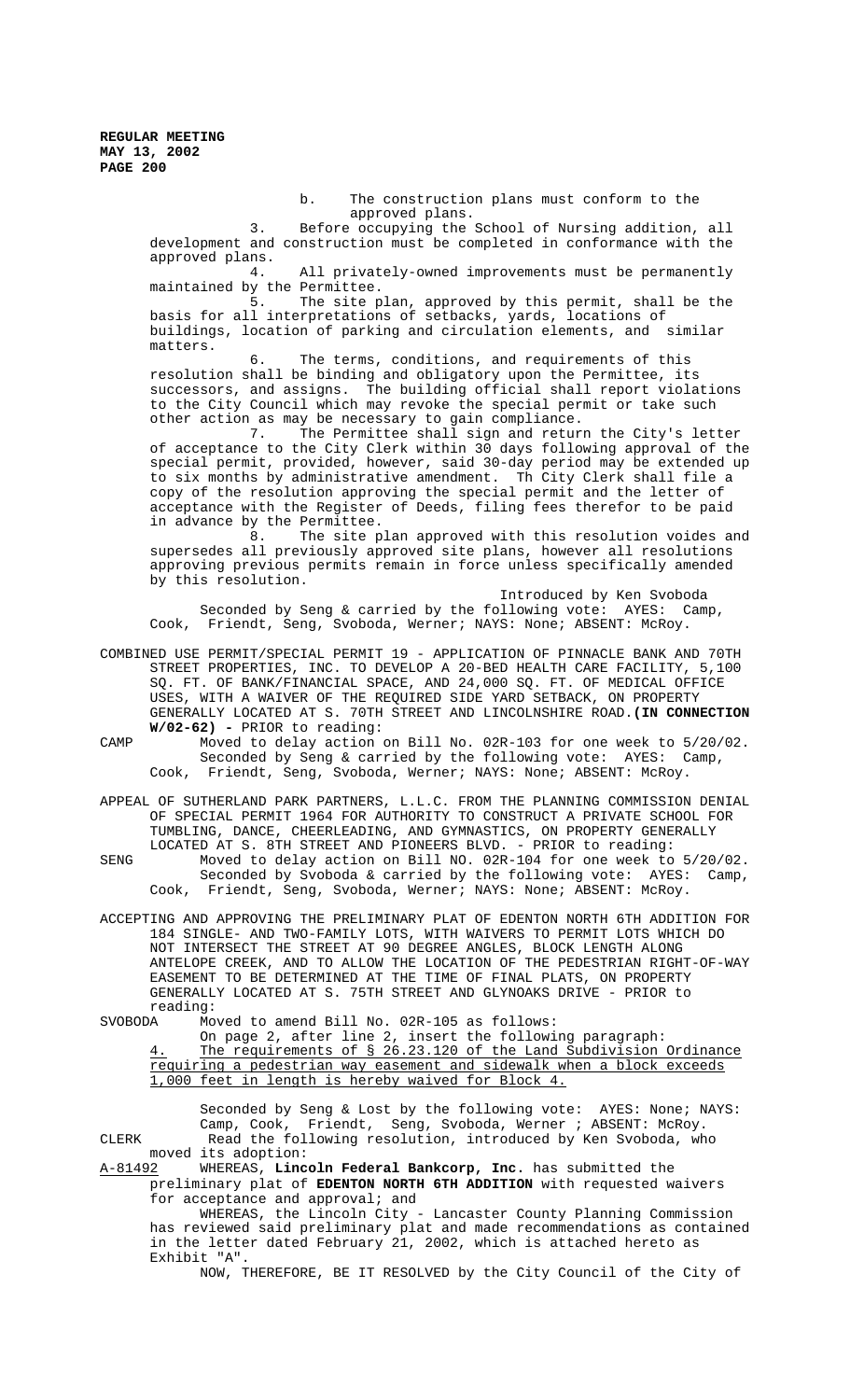Lincoln, Nebraska:

That the preliminary plat of **EDENTON NORTH 6TH ADDITION**, generally located at South 75th Street and Glynoaks Drive as submitted by **Lincoln Federal Bankcorp, Inc.** is hereby accepted and approved, subject to the terms and conditions set forth in Exhibit "A", which is attached hereto and made a part of this resolution as though fully set forth verbatim.

BE IT FURTHER RESOLVED that the City Council finds that the tract to be subdivided is surrounded by such development or unusual conditions that strict application of the subdivision requirements would result in actual difficulties or substantial hardship and the following modifications to the subdivision requirements are therefore approved:

1. The requirement of § 26.23.130(a) of the Lincoln Municipal Code that block length not exceed 1320 feet between cross streets is waived for Phares Drive.<br>2. The requirement

The requirement of § 26.23.140(c) that the side lines of any lot shall be at right angles to the street is waived for Lots 19, 20, 25, 26, 28, 29, 34, and 35, Block 4.

3. A waiver of the offset placement for the pedestrian way easement across Outlot "D" is hereby approved until the time of final platting.

Introduced by Ken Svoboda Seconded by Seng & carried by the following vote: AYES: Camp, Cook, Friendt, Seng, Svoboda, Werner; NAYS: None; ABSENT: McRoy.

ACCEPTING THE REPORT OF NEW AND PENDING CLAIMS AGAINST THE CITY AND APPROVING DISPOSITION OF CLAIMS SET FORTH THEREIN FOR THE PERIOD OF APRIL 16 - 30, 2002 - CLERK read the following resolution, introduced by Ken Svoboda, who moved its adoption:<br>A-81493 BE IT RESOLVED by

BE IT RESOLVED by the City Council of the City of Lincoln, Nebraska:

That the claims listed in the attached report, marked as Exhibit "A", dated May 1, 2002, of various new and pending tort claims filed against the City of Lincoln with the Office of the City Attorney or the Office of the City Clerk, as well as claims which have been disposed of, are hereby received as required by Neb. Rev. Stat. § 13-905 (Reissue 1997). The dispositions of claims by the Office of the City Attorney, as shown by the attached report, are hereby approved:

| DENIED                                        |        | ALLOWED                         |          |
|-----------------------------------------------|--------|---------------------------------|----------|
| Denis Donohoe                                 | 854.75 | Sharon Smith                    | 85.48    |
| Rod L. & Sharon Faulkner                      | 160.77 | Estate of Darlene Nystrom       | 44.26    |
| Steve Nast                                    | 108.00 | American Family Insurance Group |          |
| American Family Insurance Group               |        | (Teresa Dills, Insured)         | 521.28   |
| (Michael & Matth Crandall, Insureds) 8,044.25 |        | Farmers Mutual of Nebraska      |          |
| Eva Paris-Huesca                              | 90.00  | (Janet Snyder, Insured)         | 1,774.60 |
| American Family Insurance Group               |        | Melissa Snyder                  | 709.33   |
| (Diane R. Schwieger, Insured)                 | 789.61 |                                 |          |

The City Attorney is hereby directed to mail to the various claimants listed herein a copy of this resolution which shows the final disposition of their claim.

Introduced by Ken Svoboda

Seconded by Seng & carried by the following vote: AYES: Camp, Cook, Friendt, Seng, Svoboda, Werner; NAYS: None; ABSENT: McRoy.

AUTHORIZING THE EXPENDITURE OF FUNDS FROM THE COMMUNITY DEVELOPMENT BLOCK GRANT PROGRAM FOR THE PURCHASE OF PROPERTY GENERALLY KNOWN AS 2240 Q STREET FOR REVITALIZATION IN THE ANTELOPE VALLEY PROJECT AREA - CLERK read the following resolution, introduced by Ken Svoboda, who moved its adoption:<br>A-81494 A RESOLUTION authorizing the expenditure of not to excee A RESOLUTION authorizing the expenditure of not to exceed \$230,000.00 from

the Community Development Block Grant Program for the purchase of Lots 10, 11, and 12, Block 5, Kinney's O Street Addition.

WHEREAS, 24 CFR 570.208(b)(2) authorizes Community Development Block Grant funds to be expended to address slum and blight on a spot basis through acquisition, clearance, and relocation when the subject property is not located in a designated slum and blight area.

NOW, THEREFORE, BE IT RESOLVED by the City Council of the City of Lincoln, Nebraska:

BE IT FURTHER RESOLVED that a copy of this Resolution be forwarded by the City Clerk to the office of the Real Estate Acquisition and Relocation Assistance Supervisor for his files.

Introduced by Ken Svoboda

Seconded by Seng & carried by the following vote: AYES: Cook, Friendt, Seng, Werner; NAYS: Camp, Svoboda; ABSENT: McRoy.

DECLARING THE OFFICIAL INTENT OF THE CITY TO REIMBURSE THE COST OF WATER SYSTEM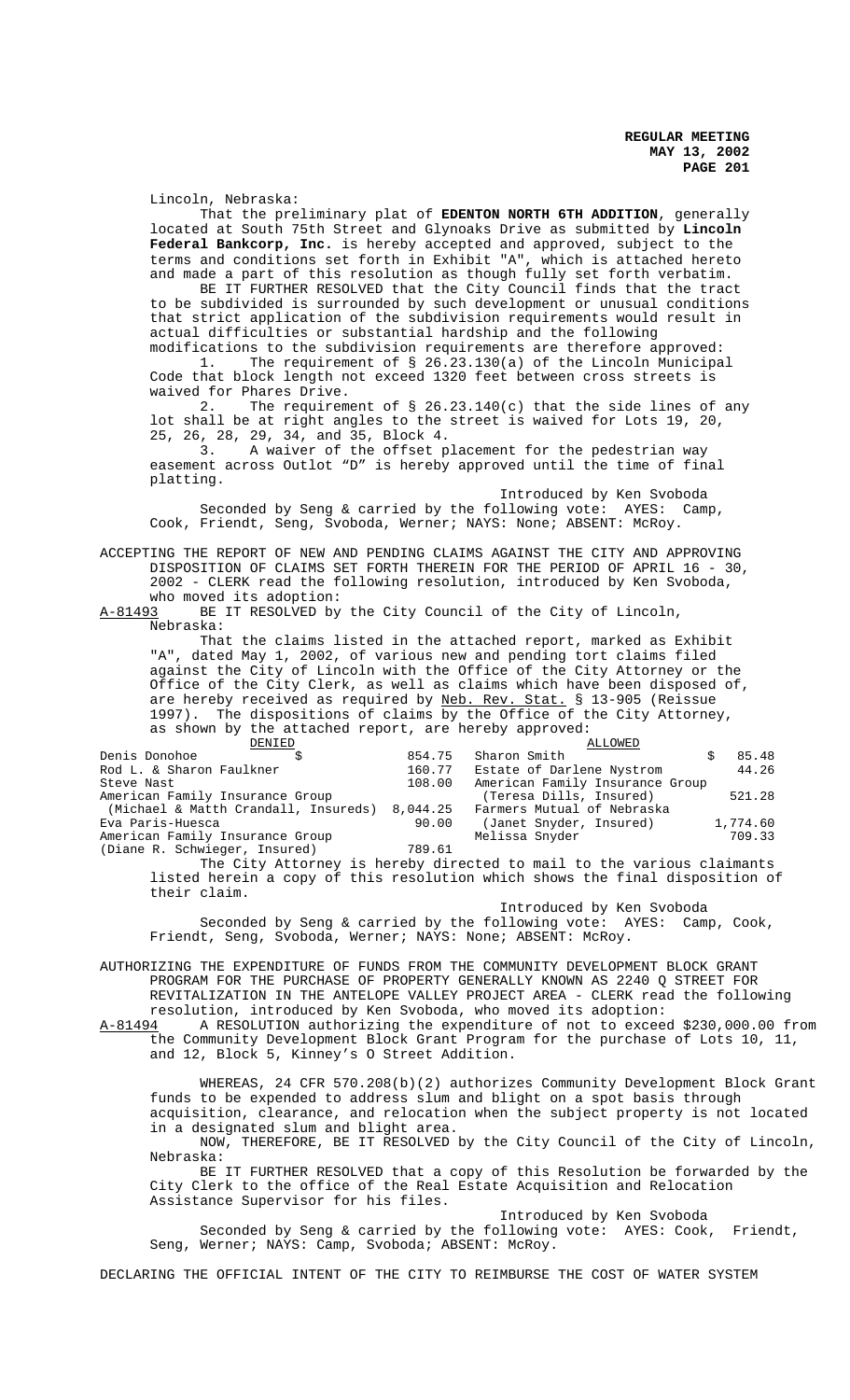IMPROVEMENTS FROM THE PROCEEDS OF WATER REVENUE BONDS OF THE CITY - CLERK read the following resolution, introduced by Ken Svoboda, who moved its adoption:<br>A-81495 A RESOLUTION TO DECLARE THE OFFICIAL INTENT OF THE CITY OF A-81495 A RESOLUTION TO DECLARE THE OFFICIAL INTENT OF THE CITY OF

LINCOLN, NEBRASKA UNDER THE INTERNAL REVENUE CODE OF 1986, AS AMENDED, TO BORROW MONEY BY THE ISSUANCE OF WATER REVENUE BONDS TO REIMBURSE THE COSTS OF CONSTRUCTING CERTAIN IMPROVEMENTS TO THE CITY'S WATER SUPPLY AND DISTRIBUTION SYSTEM.

BE IT RESOLVED by the City Council (the "Council") of the City of Lincoln, Nebraska (the "City") as follows:

1. Findings.

(a) The Mayor and Council of the City have heretofore undertaken the planning, acquisition, construction, equipping and furnishing of certain improvements to the City's water supply and distribution system (the "Water System") including, but not limited to, improvements to the Floating Storage Reservoir at 84th Street and Yankee Hill Road, the 51st Street Pumping Station and the construction of a 48-inch water main from 77th and Vine Streets to 84th Street and Yankee Hill Road (collectively, the "Project").

(b) The Mayor and Council expect to provide funds for the payment of all or a portion of the costs of the Project by the issuance of the City's water revenue bonds (the "Bonds") under and pursuant to Ordinance No. 16435 passed and adopted on July 26, 1993 and approved by the Mayor on July 29, 1993 (as amended and supplemented from time to time, the "Ordinance") on a parity with the City's outstanding Water Revenue and Refunding Bonds, Series 1993 (the "Outstanding Bonds").

(c) It is necessary, desirable, advisable and in the best interest<br>to undertake work on the Project prior to the issuance, sale and of the City to undertake work on the Project prior to the issuance, sale and delivery of the Bonds and that funds of the City be advanced prior to the issuance of the Bonds by the City to finance a portion of the Costs of the Project.

(d) The anticipated amounts to be expended from and after date of adoption of this Resolution by the City with respect to the Project is estimated not to exceed \$5,000,000.

(e) The Department of the Treasury has promulgated final regulations (Treasury Regulations, § 1.150-2 hereinafter referred to as the "Regulations") governing the use of proceeds of tax-exempt bonds, all or a portion of which are to be used to reimburse the City for Project expenditures made by the City prior to the date of issuance of the Bonds which require that the City adopt a statement of official intent to reimburse an original expenditure not later than 60 days after payment of the original expenditures. The Regulations generally require that the Bonds be issued and the reimbursement allocation made from the proceeds of the Bonds within 18 months after the later of the date the expenditure is made or the Project is placed in service or abandoned, but in no event more than three (3) years after the date the expenditure is paid.<br>(f) The

The Council has determined that it is necessary, desirable and advisable that the requirements of the Regulations be satisfied to preserve the ability of the City to reimburse expenditures made with respect to the Project from funds of the City from and after the date of adoption of this Resolution from the proceeds of the Bonds.

2. Declaration of Intent and Related Matter.<br>(a) In accordance with the provis

In accordance with the provisions of the Regulations, the Council does hereby declare the official intent of the City to borrow funds through the issuance of Bonds by the City, the interest on which will be excludable from gross income for federal income tax purposes under Section 103 of the Internal Revenue Code of 1986, as amended (the "Code") to pay the costs of the Project. Prior to the issuance of the Bonds, the City is authorized to advance money of the City up to an estimated maximum aggregate principal amount of \$5,000,000 for the purpose of paying a portion of the costs of planning, acquiring, constructing, equipping and furnishing the Project from and after the date of adoption of this Resolution. All reimbursed expenditures shall be capital expenditures, a cost of issuance of the Bonds or other expenditures eligible for reimbursement under  $\S$  1.1.50-2(d)(3) of the Regulations.<br>(b) Other than (i) expenditures to be paid or reimburse

Other than (i) expenditures to be paid or reimbursed from sources other than the Bonds, (ii) expenditures constituting "preliminary expenditures" within the meaning of  $\S$  1.150-2(f)(2) of the Regulations, or (iii) expenditures in a "de minimus" amount (as defined in § 1.150-2(f)(1) of the Regulations), no expenditures for the Project have been paid by the City more than 60 days prior to the date of adoption of this Resolution.

(c) The reasonably expected source of funds to be used to pay debt service on the Bonds will be the net revenues of the Water System, all of which have been pledged to the payment of the Outstanding Bonds and which will be pledged to the payment of the principal of, premium, if any, and interest on the Bonds on a parity with the Outstanding Bonds.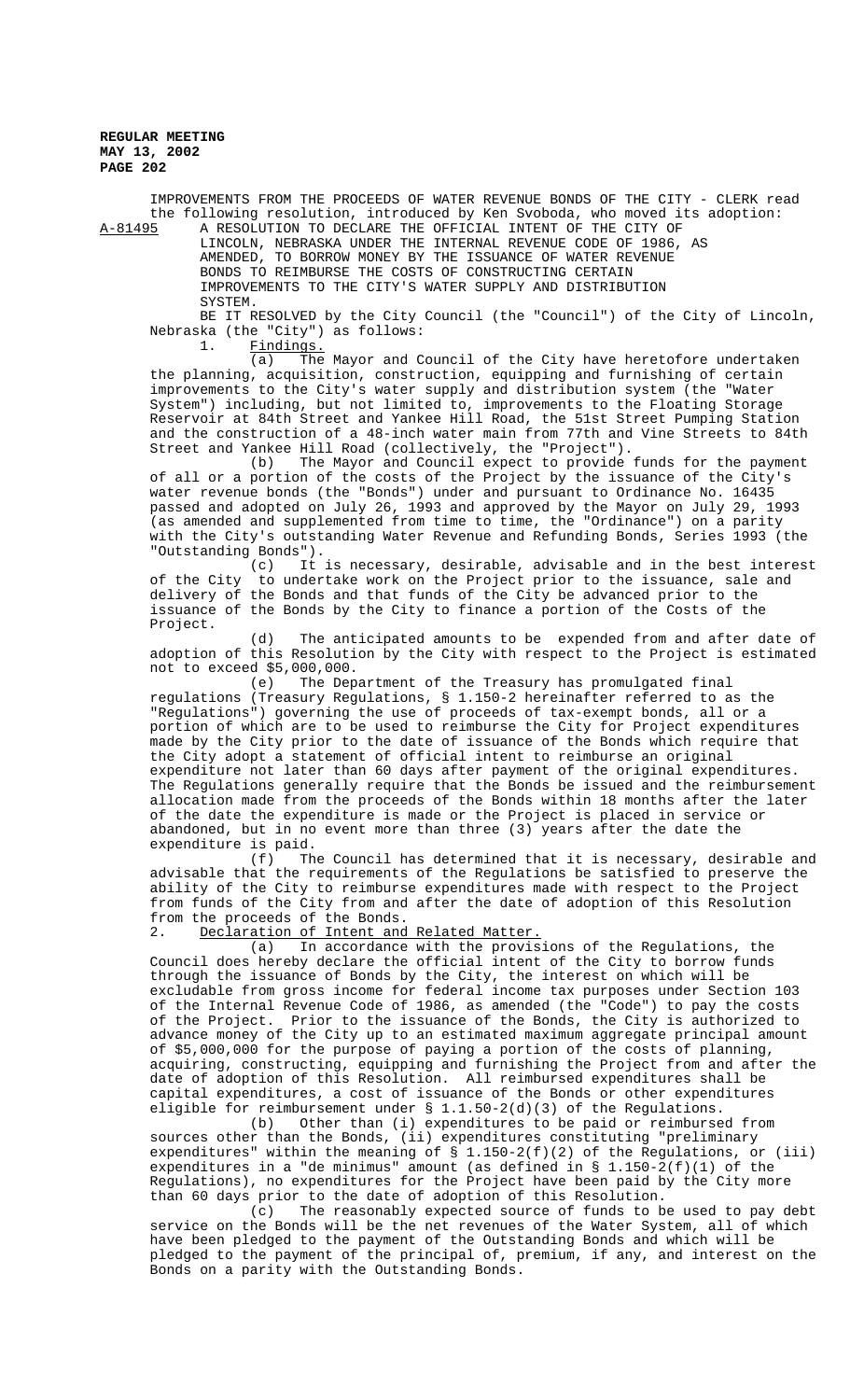4. Ratification.

All acts and deeds heretofore done by any officer, employee or agent of the City on behalf of the City to preserve the ability of the City to reimburse expenditures made from and after the date of adoption of this Resolution with respect the Project by the City through the issuance of the Bonds and other transactions contemplated by this Resolution are hereby ratified, confirmed and approved in all respects.

5. Effective Dates.

This Resolution shall be in full force from and after its passage and adoption by this Council.

6. All resolutions of the Council, or parts thereof, in conflict with the provisions of this Resolution are to the extent of such conflict, hereby repealed.

Introduced by Ken Svoboda

Seconded by Seng & carried by the following vote: AYES: Camp, Cook, Friendt, Seng, Svoboda, Werner; NAYS: None; ABSENT: McRoy.

- SETTING THE HEARING DATE OF JUNE 3, 2002 AT 1:30 P.M. FOR THE APP. OF BUGEATER INVESTMENTS, INC. DBA "CLIFF'S LOUNGE" FOR A CLASS "C" LIQUOR LICENSE AT 140 N.  $12^{TH}$  STREET - CLERK read the following resolution, introduced by Ken Svoboda, who moved its adoption:<br>A-81496 BE IT RESOLVE
- BE IT RESOLVED by the City Council, of the City of Lincoln, that a hearing date is hereby fixed for Mon., June 3, 2002, at 1;30 p.m. or as soon thereafter as possible in the City Council Chambers, County-City Building, 555 S. 10th St., Lincoln, NE, for the App. of Bugeater Investments, Inc. dba "Cliff's Lounge" for a Class "C" Liquor License at 140 N. 12th Street. If the Police Dept. is unable to complete the investigation by said time,

a new hearing date will be set.

Introduced by Ken Svoboda Seconded by Seng & carried by the following vote: AYES: Camp, Cook, Friendt, Seng, Svoboda, Werner; NAYS: None; ABSENT: McRoy.

#### **PETITIONS & COMMUNICATIONS**

APP. OF ALZHEIMER'S ASSOC. LINCOLN/GREATER NEBRASKA CHAPTER TO CONDUCT A RAFFLE WITHIN THE CITY OF LINCOLN. (NEED MOTION TO SET HEARING DATE FOR MAY 20, 2002 AT 5:30 P.M.) - CLERK requested to have a motion to set the hearing date for May 20,  $2002$  at  $5:30$  p.m.<br>SVOBODA So moved.

So moved.

Seconded by Seng & carried by the following vote: AYES: Camp, Cook, Friendt, Seng, Svoboda, Werner; NAYS: None; ABSENT: McRoy.

### **REPORTS OF CITY OFFICERS**

CLERK'S LETTER & MAYOR'S APPROVAL OF ORDINANCES AND RESOLUTIONS PASSED AT THE COUNCIL MEETING OF MAY 6, 2002 - CLERK presented said report which was placed on file in the Office of the City Clerk.

INVESTMENT OF FUNDS FOR APRIL 29 THROUGH MAY 3, 2002 - CLERK read the following resolution, introduced by Ken Svoboda, who moved its adoption: A-81497 BE IT HEREBY RESOLVED BY THE CITY COUNCIL of the City of Lincoln, Nebraska:

That the attachments be confirmed and approved, and the City Treasurer is hereby directed to hold said investments until maturity unless otherwise directed by the City Council. (Investments for April 29 - May 3, 2002) Introduced by Ken Svoboda Seconded by Seng & carried by the following vote: AYES: Camp, Cook, Friendt, Seng, Svoboda, Werner; NAYS: None; ABSENT: McRoy.

SETTING THE HEARING DATE OF MONDAY, JUNE 3, 2002 AT 1:30 P.M. TO ASSESS THE COST INCURRED BY THE CITY FOR SNOW REMOVAL FOR THE 2001-2002 WINTER SEASON AGAINST THE BENEFITTED PROPERTIES - CLERK requested to set the hearing date of Monday, June 3, 2002 at 1:30 p.m.

SENG So moved.

Seconded by Svoboda & carried by the following vote: AYES: Camp, Cook, Friendt, Seng, Svoboda, Werner; NAYS: None; ABSENT: McRoy.

REPORT FROM CITY TREASURER OF TELECOMM. OCC. TAX FOR THE MONTH OF MARCH, 2002: ALLTEL #150, ALLTEL #365, ALLTEL #522, NEBRASKA TECHNOLOGY & TELECOMM., AMERICAN FARM BUREAU, IBM GLOBAL, SHAFFER COMM., COAST INT'L., CRICKET COMM., MCI WORLDCOM.,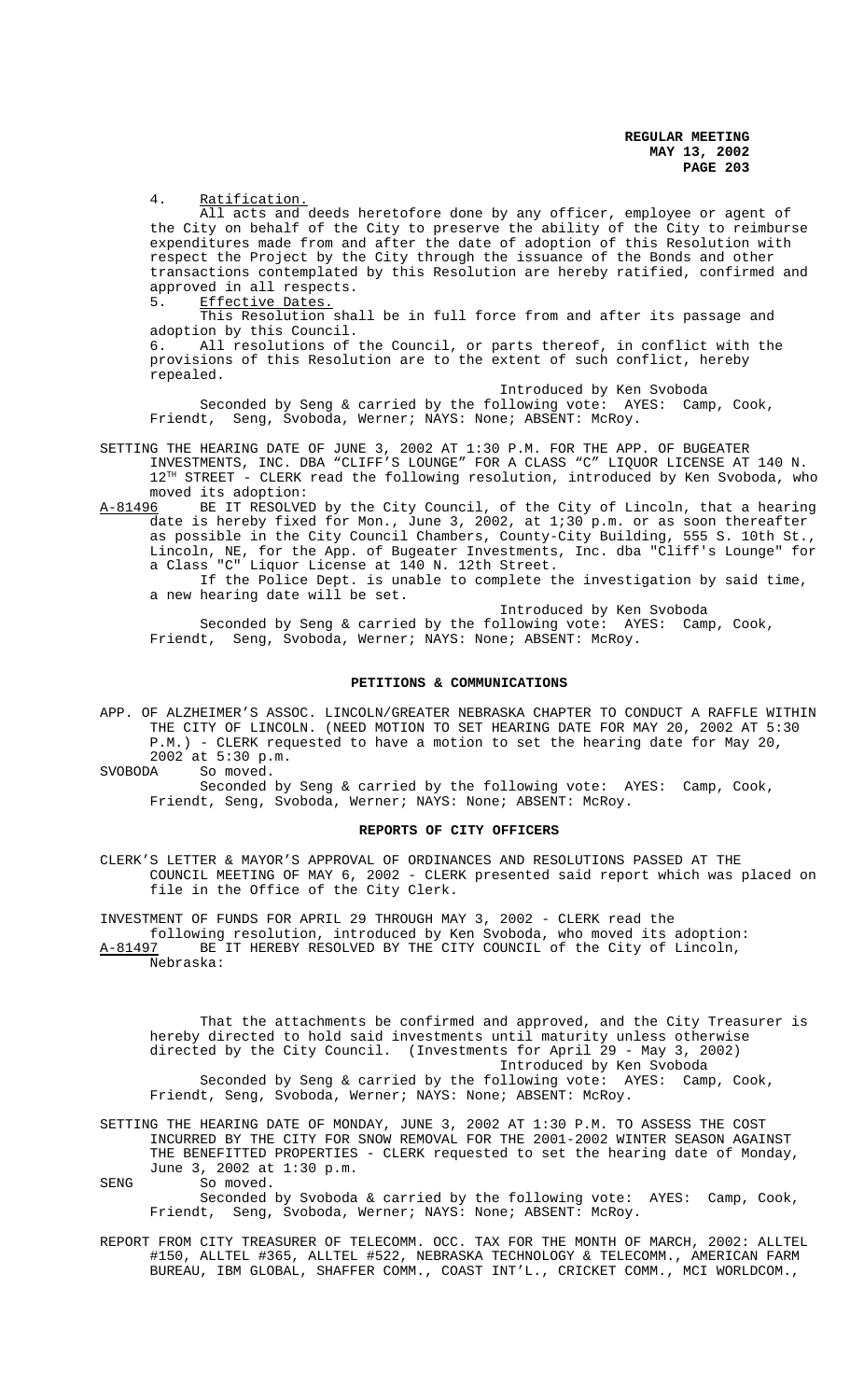> NETWORK BILLING, BELL ATLANTIC, INTELLICAL OPERATOR SERVICES, ACCESSLINE COMM. CORP. - CLERK presented said report which was placed on file in the Office of the City Clerk.

#### **ORDINANCES - 1ST READING**

- ESTABLISHING A VOLUNTARY BILLING DONATION PROGRAM THROUGH LINCOLN ELECTRIC SYSTEM CLERK read an ordinance, introduced by Ken Svoboda, establishing a voluntary utility billing donation program to fund City programs and projects serving the community, the first time.
- CREATING RE-PAVING DISTRICT NO. 155 IN WEST CHARLESTON STREET FROM NORTH 1ST STREET WEST TO AND INCLUDING THE PROPOSED CUL-DE-SAC AND ASSESSING THE COST THEREOF TO THE BENEFITTED PROPERTIES - CLERK read an ordinance, introduced by Ken Svoboda, creating Re-paving District No. 155, defining the limits thereof, establishing the width of the roadway to be re-paved and new curb, providing for the payment of the cost thereof, designating the property to be benefitted, providing for the acquisition of easements and additional right-of-way, if necessary, and repealing all ordinances or parts of ordinances in conflict herewith, the first time.
- CREATING IMPROVEMENT DISTRICT NO. 183 IN S.W. 8TH STREET FROM WEST C STREET TO HANNEMAN DRIVE AND ASSESSING THE COST THEREOF TO THE BENEFITTED PROPERTIES - CLERK read an ordinance, introduced by Ken Svoboda, creating Improvement District No. 183, defining the limits thereof, designating the improvements to be made therein, designating the property to be benefitted, providing for the payment of the cost thereof, providing for the acquisition of title, by purchase or condemnation, to the lands and lots necessary for the completion of the improvements therein, and repealing all ordinances and parts of ordinances in conflict herewith, the first time.
- APPROVING A SUBLEASE AGREEMENT BETWEEN THE CITY OF LINCOLN AND LINCOLN ACTION PROGRAM AT THE ONE STOP CENTER FOR PROVIDING JOB TRAINING AND EMPLOYMENT SERVICES UNDER THE WORKFORCE INVESTMENT ACT - CLERK read an ordinance, introduced by Ken Svoboda, accepting and approving a Sublease Agreement between the City of Lincoln and One Stop Partner Lincoln Action Program for a lease of space at 1010 N Street, Lincoln, Lancaster County, Nebraska for a term of March 1, 2002 through June 30, 2002 whereby the City of Lincoln is subleasing space to Lincoln Action Program at the One Stop Career Center for providing job training and employment services under the Workforce Investment Act, the first time.
- APPROVING A SUBLEASE AGREEMENT BETWEEN THE CITY OF LINCOLN AND GOODWILL INDUSTRIES AT THE ONE STOP CENTER FOR PROVIDING JOB TRAINING AND EMPLOYMENT SERVICES UNDER THE WORKFORCE INVESTMENT ACT - CLERK read an ordinance, introduced by Ken Svoboda, accepting and approving a Sublease Agreement between the City of Lincoln and One Stop Partner Goodwill industries for a lease of space at 1010 N Street, Lincoln, Lancaster County, Nebraska for a term of March 1, 2002 through December 31, 2006 whereby the City of Lincoln is subleasing space to Goodwill Industries at the One Stop Career Center for providing job training and employment services under the Workforce Investment Act, the first time.
- APPROVING A SUBLEASE AGREEMENT BETWEEN THE CITY OF LINCOLN AND NAF MULTICULTURAL DEVELOPMENT CORPORATION FOR PROVIDING JOB TRAINING AND EMPLOYMENT SERVICES UNDER THE WORKFORCE INVESTMENT ACT - CLERK read an ordinance, introduced by Ken Svoboda, accepting and approving a Sublease Agreement between the City of Lincoln and One Stop Partner NAF Multicultural Human Development Corporation for a lease of space at 1010 N Street, Lincoln, Lancaster County, Nebraska for a term of March 1, 2002 through December 31, 2006 whereby the City of Lincoln is subleasing space to NAF Multicultural Human Development Corporation at the One Stopo Career Center for providing job training and employment services under the Workforce Investment Act, the first time.
- APPROVING THE NORTHEAST COMMUNITY RECREATIONAL SPORTS COMPLEX IMPROVEMENT, LEASE, AND OPERATING AGREEMENT BETWEEN JOINT ANTELOPE VALLEY AUTHORITY, THE BOARD OF REGENTS OF THE UNIVERSITY OF NEBRASKA, AND THE CITY OF LINCOLN, NEBRASKA FOR THE DEVELOPMENT OF THE NORTHEAST COMMUNITY RECREATIONAL SPORTS COMPLEX ON PROPERTY GENERALLY LOCATED AT 32ND STREET AND LEIGHTON AVENUE - CLERK read an ordinance, introduced by Ken Svoboda, approving an Improvement Lease and Operating Agreement (Agreement) and accepting the terms and conditions of the Lease and Operating Agreement (Agreement) and accepting the terms and conditions of the Lease and Operating Agreement between the Board of Regents of the University of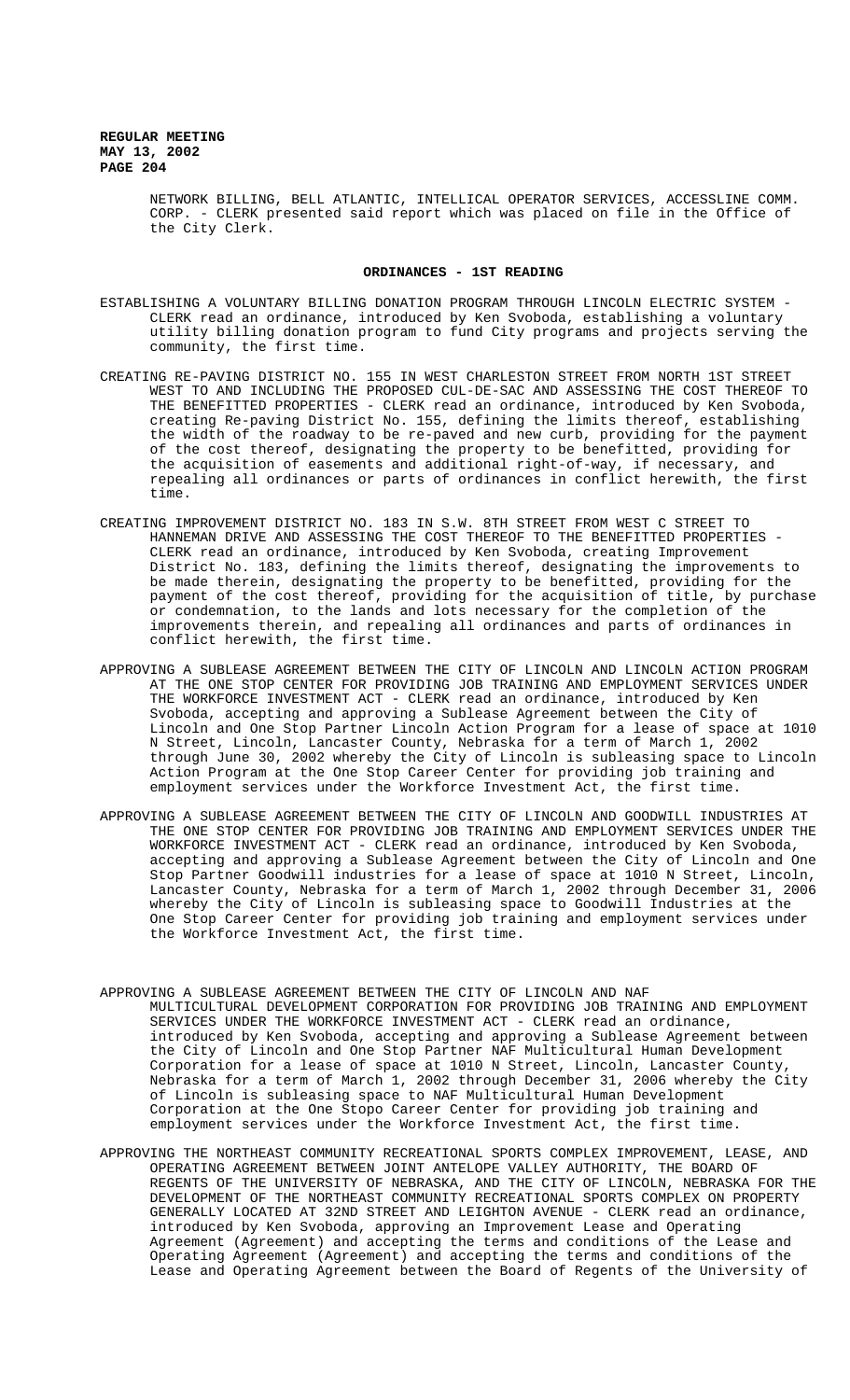Nebraska, a public body corporate and governing body of the University of Nebraska (University), the City of Lincoln, Nebraska, a municipal corporation (City), and the Joint Antelope Valley Authority, a joint administrative entity created under the Interlocal Cooperation Act Neb. Rev. Stat. § 13-801 et seq., public agencies within the meaning of <u>Neb. Rev. Stat.</u> § 13-803 (Reissue 1997), under which the parties agree that it is in their best interest to coordinate planning, development, and implementation of a joint use shared facility complex to be known as the Northeast Community Recreational Sports Complex (Complex) in connection with the Antelope Valley Study and the United States Army Corps of Engineer Antelope Creek Feasibility Study No. M-5244(3) (Project), in cooperation with one another through the Agreement setting forth the provisions for improvement, lease, and operating the Complex, and upon the terms and conditions set forth in the Agreement, the first time.

### **ORDINANCES - 3RD READING**

- AMENDING TITLE 8, HEALTH & SANITATION, OF THE LINCOLN MUNICIPAL CODE BY CREATING CHAPTER 8.08 TO REGULATE BODY ART ESTABLISHMENTS AND PRACTITIONERS BY REQUIRING ESTABLISHMENTS TO MEET AND MAINTAIN CERTAIN REQUIREMENTS IN ORDER TO OBTAIN AND MAINTAIN A PERMIT FROM THE LINCOLN-LANCASTER COUNTY HEALTH DEPARTMENT; REQUIRING PRACTITIONERS TO RECEIVE PROPER TRAINING BEFORE BEING ISSUED A PERMIT; AND PROHIBITING ALL BODY ART, EXCEPT BODY PIERCING, ON MINORS UNDER THE AGE OF 18 -PRIOR to reading:
- WERNER Moved to amend Bill No. 02-55 in the following manner:

(1) On page 1, line 13 after the semicolon add the following: "adding a new section numbered 8.08.290 to provide body art restrictions."

(2) On page 2, line 3, delete "8.08.290".

Seconded by Seng & carried by the following vote: AYES: Camp, Cook, Friendt, Seng, Svoboda, Werner; NAYS: None; ABSENT: McRoy.

WERNER Moved amendment #2 of Bill No. 02-55 1) on page 22, delete lines 4 & 5; 2) on page 22, line 6, renumber (2) as (1) and delete the word "piercing" and insert in lieu thereof the word "art"; 3) on page 22, line 8, renumber (3) as  $(2)$ ; 4) on page 22, delete lines 11, 12, and 13; 5) on page 22, line 14 renumber (5) as (3) and delete the word "piercing" and insert in lieu thereof the word "art"; 6) on page 22, line 16 renumber (6) as (4) and delete the word "piercing" and insert in lieu thereof the word "art"; 7) on page 22, line 18 renumber (7) as (5) and delete the word "piercing" and insert in lieu thereof the word "art"; 8) on page 22, line 20 renumber (8) as (6) and delete the word "piercing" and insert in lieu thereof the word "art"; 9) on page 23, line 19 delete the word "piercing" and insert in lieu thereof the word "art"; 10) on page 23, line 21 delete the word "piercing" and insert in lieu thereof the word "art"; 11) on page 24, line 7 delete the word "piercing" and insert in lieu thereof the word "art"; 12) on page 24, line 11 delete the word "piercing" and insert in lieu thereof the word "art"; 13) on page 25, line 20 delete the word "piercing" and insert in lieu thereof the word "art".

Seconded by Svoboda & **LOST** by the following vote: AYES: Cook, Svoboda, Werner; NAYS: Camp, Friendt, Seng; ABSENT: McRoy.<br>WERNER Moved to delay action on Bill NO. 02-55 for

- Moved to delay action on Bill NO. 02-55 for one week to 5/20/02. Seconded by Svoboda & **LOST** by the following vote: AYES: Cook, Werner; NAYS: Camp, Friendt, Seng, Svoboda; ABSENT: McRoy.
- SVOBODA Moved amendment #3 of Bill No. 02-55 on page 2, line 21, after the word "chapter" and before the period insert the following phrase: within the city and within three miles of the corporate limits of the city and outside of any other organized city or village.

Seconded by Camp & carried by the following vote: AYES: Camp, Cook, Friendt, McRoy, Seng, Svoboda, Werner; NAYS: None.

- CLERK Read an ordinance, introduced by Jon Camp, amending Title 8, health  $\&$ sanitation, of the Lincoln Municipal Code by creating Chapter 8.08 to regulate body art establishments and practitioners by requiring establishments to meet and maintain certain requirements in order to obtain and maintain a permit from the Lincoln-Lancaster County Health Department; requiring practitioners to receive proper training before being issued a permit; and prohibiting all body art, except body piercing, on minors under the age of 18, the third time.
- CAMP Moved to pass ordinance as amended. Seconded by Seng & **TIED** by the following vote: AYES: Camp, Friendt, Seng; NAYS: Cook, Svoboda, Werner; ABSENT: McRoy. (Bill No. 02-55 carried over to 5/20/02 due to tie vote)
- AMENDING TITLE 20 OF THE LINCOLN MUNICIPAL CODE BY ADDING A NEW CHAPTER 20.10 TO ADOPT THE 2000 EDITION OF THE INTERNATIONAL RESIDENTIAL CODE REGULATING AND CONTROLLING THE DESIGN, CONSTRUCTION, QUALITY OF MATERIALS, ERECTION, INSTALLATION, ALTERATION, REPAIR, LOCATION, RELOCATION, REPLACEMENT, ADDITION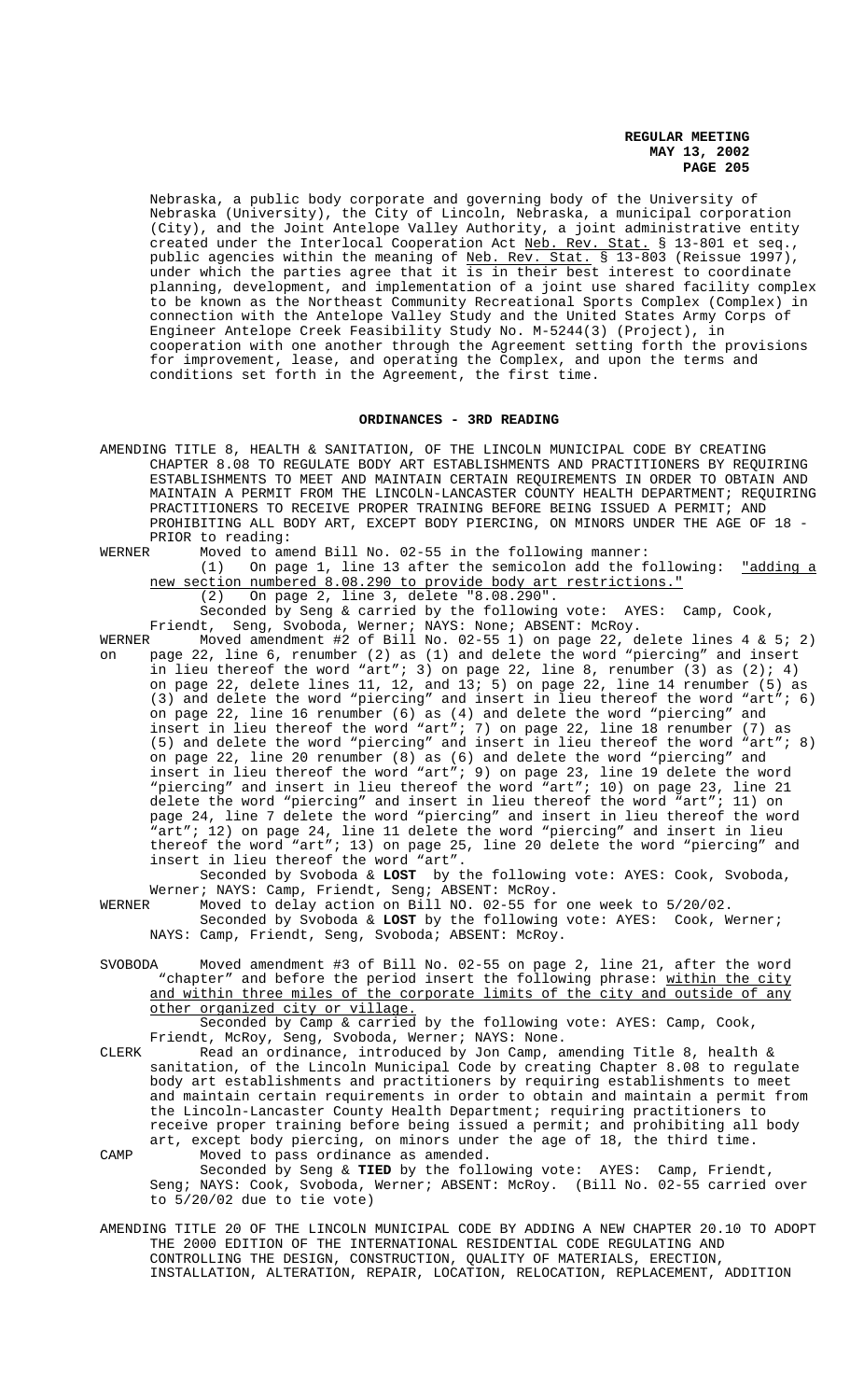TO, USE OR MAINTENANCE OF ONE- AND TWO-FAMILY DWELLINGS AND TOWNHOUSES IN THE CITY OF LINCOLN - CLERK read an ordinance, introduced by Glenn Friendt, amending Title 20 of the LMC by adding a new Chapter 20.10 to adopt the 2000 Edition of the International Residential Code regulating and controlling the design, construction, quality of materials, erection, installation, alteration, repair, location, relocation, replacement, addition to, use or maintenance of one-and two-family dwellings and townhouses in the City of Lincoln, the third time. FRIENDT Moved to pass ordinance as read.

Seconded by Svoboda & carried by the following vote: AYES: Camp, Cook, Friendt, Seng, Svoboda, Werner; NAYS: None; ABSENT: McRoy. The ordinance, being numbered **#17996**, is recorded in Ordinance Book 25, Page

AMENDING TITLE 20 OF THE LINCOLN MUNICIPAL CODE BY CREATING A NEW CHAPTER 20.08 TO ADOPT THE 2000 EDITION OF THE INTERNATIONAL BUILDING CODE, WITH AMENDMENTS, ADDITIONS AND DELETIONS THERETO, TO ESTABLISH THE MINIMUM REGULATIONS GOVERNING THE CONDITIONS AND MAINTENANCE OF ALL PROPERTY, BUILDINGS AND STRUCTURES; TO PROVIDE THE STANDARDS FOR SUPPLIED UTILITIES AND FACILITIES AND OTHER PHYSICAL THINGS AND CONDITIONS ESSENTIAL TO ENSURE THAT STRUCTURES ARE SAFE, SANITARY AND FIT FOR OCCUPATION AND USE; AND TO PROVIDE FOR THE CONDEMNATION OF BUILDINGS AND STRUCTURES UNFIT FOR HUMAN OCCUPANCY AND USE AND THE DEMOLITION OF SUCH STRUCTURES, WITHIN THE CITY OF LINCOLN - CLERK read an ordinance, introduced by Glenn Friendt, amending Title 20 of the LMC by creating a new chapter 20.08 to adopt the 2000 Edition of the International Building Code, with amendments, additions and deletions thereto, to establish the minimum regulations governing the conditions and maintenance of all property, buildings and structures; to provide the standards for supplied utilities and facilities and other physical things and conditions essential to ensure that structures are safe, sanitary and fit for occupation and use; and to provide for the condemnation of buildings and structures unfit for human occupancy and use and the demolition of such

structures, within the city of Lincoln, the third time.<br>FRIENDT Moved to pass ordinance as read. Moved to pass ordinance as read.

Seconded by Seng & carried by the following vote: AYES: Camp, Cook, Friendt, Seng, Svoboda, Werner; NAYS: None; ABSENT: McRoy.

The ordinance, being numbered **#17997**, is recorded in Ordinance Book 25, Page

AMENDING TITLE 19 OF THE LINCOLN MUNICIPAL CODE TO ADOPT THE INTERNATIONAL FIRE CODE 2000 EDITION WITH AMENDMENTS - CLERK read an ordinance, introduced by Glenn Friendt, amending Title 19 of the LMC to adopt the International Fire Code 2000 Edition with amendments, the third time. FRIENDT Moved to pass ordinance as read.

Seconded by Seng & carried by the following vote: AYES: Camp, Cook, Friendt, Seng, Svoboda, Werner; NAYS: None; ABSENT: McRoy.

The ordinance, being numbered **#17998**, is recorded in Ordinance Book 25, Page

AMENDING SECTION 6.04.155 OF THE LINCOLN MUNICIPAL CODE RELATING TO ANIMAL HYBRIDS TO POSTPONE THE EFFECTIVE DATE OF THE BAN ON ANIMAL HYBRIDS TO OCTOBER 1, 2002. (REQUEST OF RICK SHAW TO HAVE  $2^{ND}$  &  $3^{RD}$  READINGS) - PRIOR to reading:

FRIENDT Moved to waive the rules to have 2nd & 3rd Readings this date. Seconded by Seng & carried by the following vote: AYES: Camp, Cook,

Friendt, Seng, Svoboda, Werner; NAYS: None; ABSENT: McRoy. CLERK Read an ordinance, introduced by Coleen Seng, amending Section 6.04.155 of the Lincoln Municipal Code relating to animal hybrids to postpone the effective date of the ban on animal hybrids to October 1, 2002; and repealing Section 6.04.155 of the Lincoln Municipal Code as hitherto existing, the third time.

SENG Moved to pass ordinance as read. Seconded by Camp & carried by the following vote: AYES: Cook; NAYS: Camp,

Friendt, Seng, Svoboda, Werner ; ABSENT: McRoy. The ordinance, having **LOST**, was assigned File **#38-4402**, & was placed on file in the

Office of the City Clerk.

### **MISCELLANEOUS BUSINESS**

#### **PENDING LIST -**

CREATING WATER DISTRICT 1183 IN N.W. 27TH STREET FROM APPROXIMATELY WEST O STREET NORTH TO THE INTERSTATE BRIDGE AND ASSESSING A PORTION OF THE COST THEREOF AGAINST THE BENEFITTED PROPERTY. (11/19/01 - RECONSIDERED AND PLACED ON PENDING) - CLERK requested to have Bill No. 01-151 Withdrawn.

SENG So moved.

Seconded by Svoboda & carried by the following vote: AYES: Camp, Cook, Friendt, Seng, Svoboda, Werner; NAYS: None; ABSENT: McRoy.

The ordinance, having been **WITHDRAWN**, was assigned File **#38-4403**, & placed on file in the Office of the City Clerk.